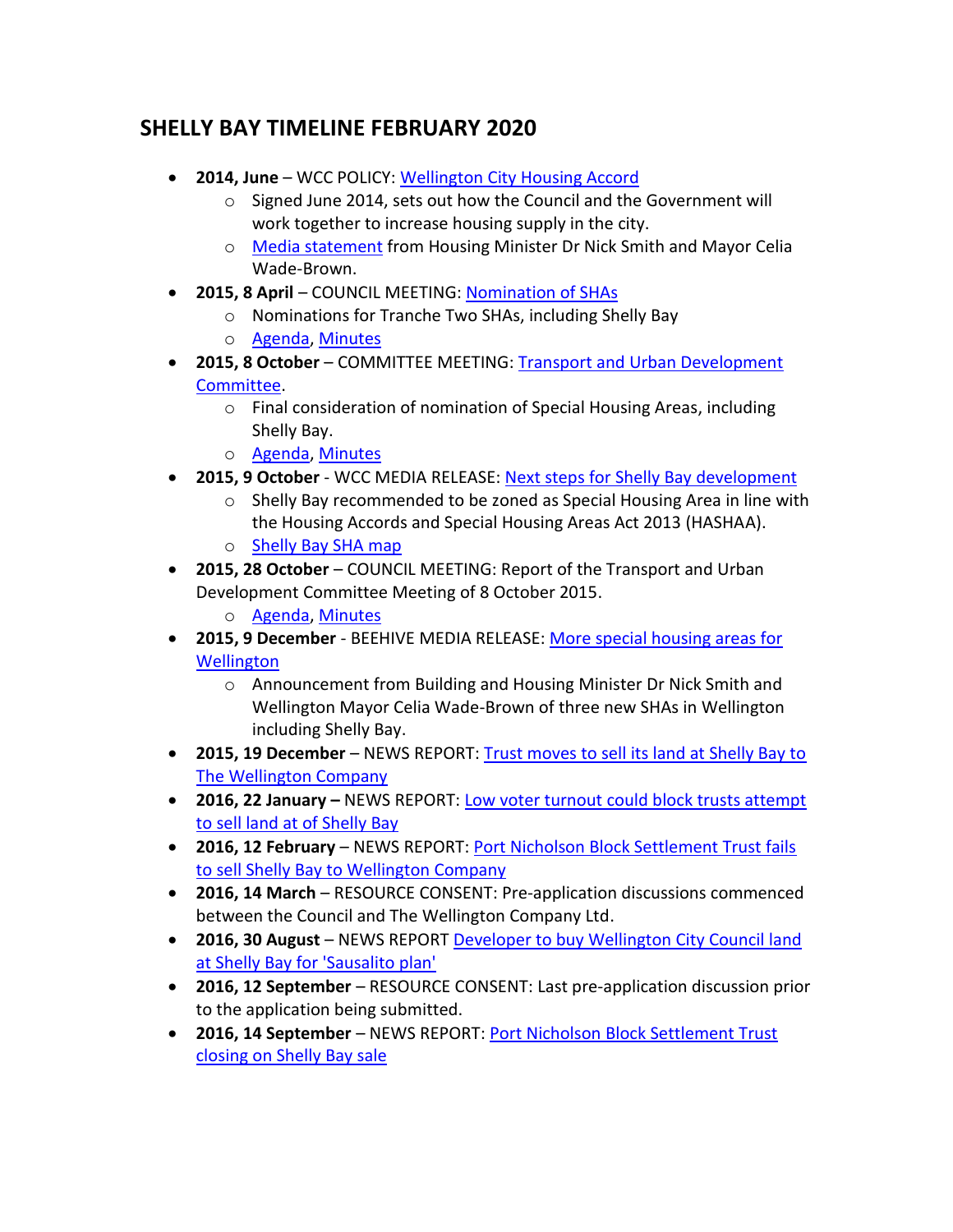- **2016, 15 September** RESOURCE CONSENT: [Resource consent application](https://wellington.govt.nz/~/media/have-your-say/public-input/files/consultations/2017/07/shelly-bay/shelly-bay-resource-consent-application.pdf?la=en) submitted by The Wellington Company Ltd for Shelly Bay development (548 pages including appendices).
- **2016, 20 September** NEWS REPORT [Urgent Waitangi Tribunal to stop the sale](https://www.stuff.co.nz/business/84442901/urgent-waitangi-tribunal-to-stop-the-sale-of-shelly-bay-for-development)  [of Shelly Bay for development](https://www.stuff.co.nz/business/84442901/urgent-waitangi-tribunal-to-stop-the-sale-of-shelly-bay-for-development)
- **2016, 6 October** LAND TRANSACTION: Four land parcels of Shelly Bay land transferred by Shelly Bay Limited (PNBST affiliate) to SBL Management Limited.
- **2016, 7 October** LAND TRANSACTION: Correction of name of SBL Management LTD to Tai-Kuru Limited Partnership on the four titles.
- **2016, 7 October** RESOURCE CONSENT: Application suspended while further information in relation to vehicle access, traffic, heritage, noise, contamination, urban design was requested.
- **2016, 15 October** NEWS REPORT: [Motion to cease Shelly Bay talks passed at](https://www.stuff.co.nz/business/85508551/motion-to-cease-shelly-bay-talks-passed-at-port-nicholson-block-settlement-trust--agm)  [Port Nicholson Block Settlement Trust AGM](https://www.stuff.co.nz/business/85508551/motion-to-cease-shelly-bay-talks-passed-at-port-nicholson-block-settlement-trust--agm)
- **2016, 29 November** RESOURCE CONSENT: Further information received, application restarted
- **2017, 1 February** ADVICE TO COUNCIL FROM PNBST: TWC confirmed it had entered into a joint venture with PNBST, which allowed for the development of the land at Shelly Bay.
	- o NEWS REPORT: [Development of Shelly Bay re-confirmed after further](https://www.stuff.co.nz/business/88990530/development-of-shelly-bay-reconfirmed-after-further-iwi-consultation) iwi [consultation](https://www.stuff.co.nz/business/88990530/development-of-shelly-bay-reconfirmed-after-further-iwi-consultation)
- **2017, 10 February** RESOURCE CONSENT: Application suspended at applicant's request to consider draft conditions.
- **2017, 12 April** NEWS REPORT: [Wellington ratepayers asked to share](https://www.stuff.co.nz/dominion-post/news/91504379/wellington-ratepayers-asked-to-share-infrastructure-costs-for-shelly-bay-development?rm=m)  [infrastructure costs for Shelly Bay development](https://www.stuff.co.nz/dominion-post/news/91504379/wellington-ratepayers-asked-to-share-infrastructure-costs-for-shelly-bay-development?rm=m)
- **2017, 18 April**  RESOURCE CONSENT: application restarted and consent issued o [Resource consent decision report](https://wellington.govt.nz/~/media/have-your-say/public-input/files/consultations/2017/07/shelly-bay/shelly-bay-resource-consent-report.pdf?la=en)
- **2017, 25 April** NEWS REPORT: [Wellington City Council poised to sell Shelly Bay](https://www.stuff.co.nz/business/property/91872145/wellington-city-council-poised-to-shelly-bay-land-for-fraction-of-its-true-value-developers-say)  [land for 'fraction' of its true value, developers say](https://www.stuff.co.nz/business/property/91872145/wellington-city-council-poised-to-shelly-bay-land-for-fraction-of-its-true-value-developers-say)
- **2017, 26 April WCC COUNCIL: Proposed long-term lease and sale of Council** land at Shelly Bay presented to the Council (public excluded) – passed
	- o [Agenda](https://wellington.govt.nz/~/media/your-council/meetings/council/2017/04/2017-april---council-agenda.pdf)
	- o [Minutes](https://wellington.govt.nz/~/media/your-council/meetings/council/2017/04/2017-april-26---open-minutes.pdf)
- **2017, 28 April** WCC MEDIA RELEASE: [Public to get their say on Shelly Bay](https://wellington.govt.nz/your-council/news/2017/04/public-to-get-their-say-on-shelly-bay)
	- $\circ$  Consultation coming on the proposed land sale and lease, required under the LGA2002.
- **2017, 7 July** LAND TRANSACTION: Three parcels of Shelly Bay land transferred by Tai-Kuru Limited Partnership to Shelly Bay Investments Limited
	- o Records of title:
		- $\blacksquare$  205722 (8049 m<sup>2</sup>);
		- WN46B/925 (2.8624 ha); and
		- 223338 (1.2969 ha)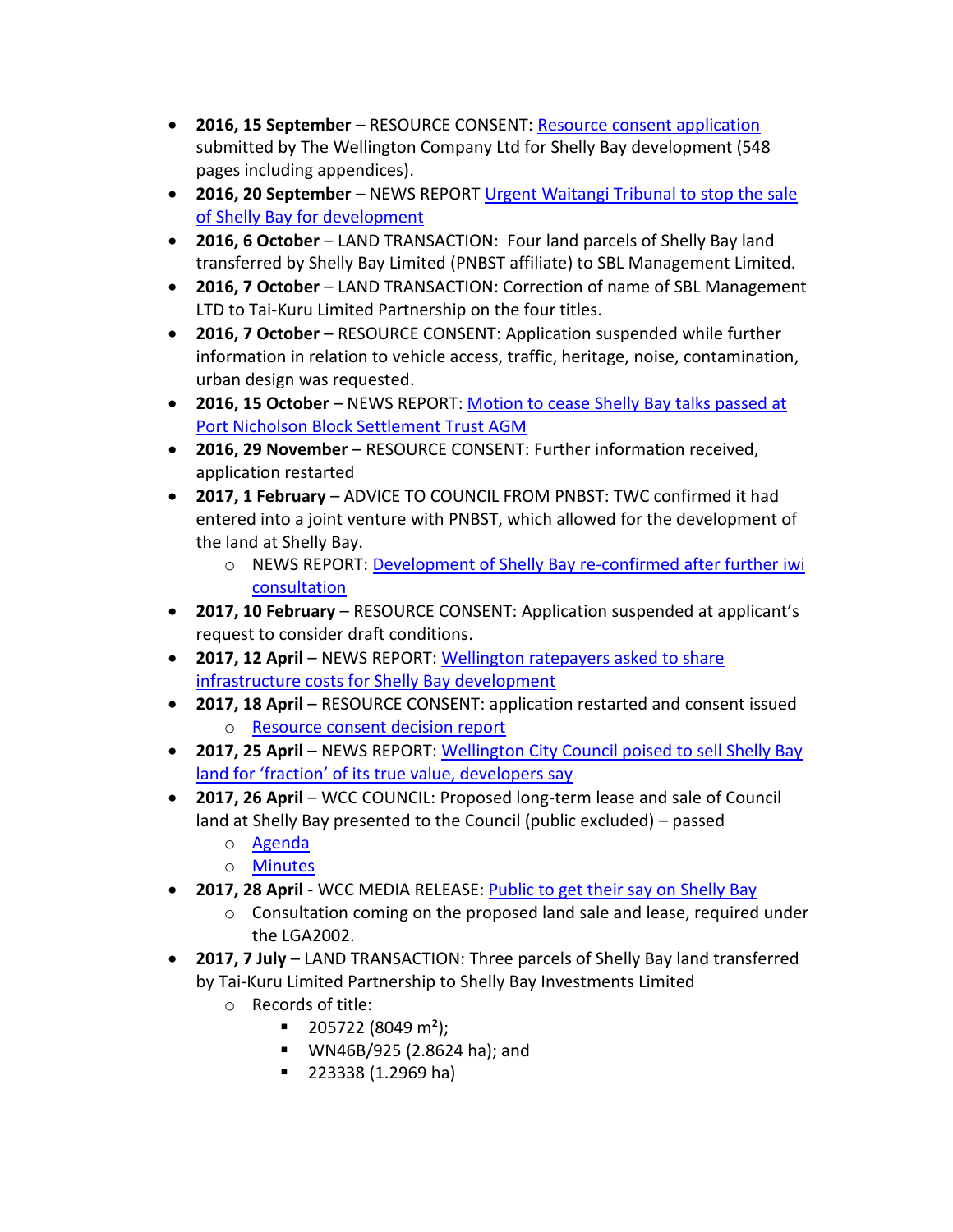- o Note: record of title 435658 (2.9427 ha) remains owned by Tai-Kuru Limited Partnership.
- **2017, 14 July** WCC MEDIA RELEASE: [Shelly Bay development](https://wellington.govt.nz/your-council/news/2017/07/shelly-bay-have-your-say)  public invited to [have their say](https://wellington.govt.nz/your-council/news/2017/07/shelly-bay-have-your-say)
	- o Further to last announcement, details of consultation now available, beginning 17 July 2017, closing 14 August 2017.
- **2017, 1 September -** WCC MEDIA RELEASE: [Shelly Bay public submissions](https://wellington.govt.nz/your-council/news/2017/09/shelly-bay-public-submissions)  [published](https://wellington.govt.nz/your-council/news/2017/09/shelly-bay-public-submissions)
	- o C.1000 submissions received over four week consultation
- **2017, 7 September** MEETING: City Strategy Committee
	- o 2.3 Oral Hearings for Proposed long-term lease and sale of Council land at Shelly Bay.
	- o [Agenda, panel hearings, submissions \(4 vols\).](https://wellington.govt.nz/your-council/meetings/committees/city-strategy-committee/2017/09/07)
- **2017, 21 September** WCC advised via letter from Morrison Kent lawyers of intention by Miramar Business Improvement District to file judicial review proceedings the following week challenging the granting of resource consent.
- **2017, 27 September –** COUNCIL MEETNG: 3.3 (A) Integrated masterplan for Shelly Bay. Sixteen points agreed or noted, including approval for the sale and lease of land to Shelly Bay Limited and the capping at \$10m of Council contribution to the estimated \$20m join infrastructure fund.
	- o [Agenda](https://wellington.govt.nz/~/media/your-council/meetings/council/2017/09/cou_20170927_agn_3044_at.pdf)
	- o [Minutes](https://wellington.govt.nz/~/media/your-council/meetings/council/2017/09/cou_20170927_min_3044.pdf)
	- o WCC MEDIA RELEASE: [Shelly Bay land deal gets Council go-ahead](https://wellington.govt.nz/your-council/news/2017/09/shelly-bay-land-deal-goes-ahead)
- **2017, 5 October** SUBDIVISION APPLICATION: Subdivision application submitted to WCC
- **2017, 7 November** SUBDIVISION APPLICATION: Application suspended for the payment of Development Contributions.
- **2018, 9 April –** COURT DECISION: [High Court decision regarding judicial review](https://forms.justice.govt.nz/search/Documents/pdf/jdo/3b/alfresco/service/api/node/content/workspace/SpacesStore/db1cade5-a727-4285-8c02-5ceb98f4b6f9/db1cade5-a727-4285-8c02-5ceb98f4b6f9.pdf)  [proceedings.](https://forms.justice.govt.nz/search/Documents/pdf/jdo/3b/alfresco/service/api/node/content/workspace/SpacesStore/db1cade5-a727-4285-8c02-5ceb98f4b6f9/db1cade5-a727-4285-8c02-5ceb98f4b6f9.pdf)
	- o WCC MEDIA RELEASE: [Council welcomes Shelly Bay court decision](https://wellington.govt.nz/your-council/news/2018/04/shelly-bay-court-decision)
	- o The High Court dismissed the application for judicial review, finding that both decisions were lawfully available and properly made, that there was no basis for the allegation of apparent bias, and further that apparent bias was not available as a ground for challenge.
- **2018, 26 April** SUBDIVISION APPLICATION: Development Contributions for subdivision application paid.
- **2018, 30 April** SUBDIVISION APPLICATION: Application suspended, applicant advised further application required for a Right of Way not shown on the approved resource consent plan.
- **2018, 8 May** SUBDIVISION APPLICATION:
	- $\circ$  Subdivision application restarted following approval of the Right of Way by the resource consent team.
	- o Subdivision certified (SR395030)